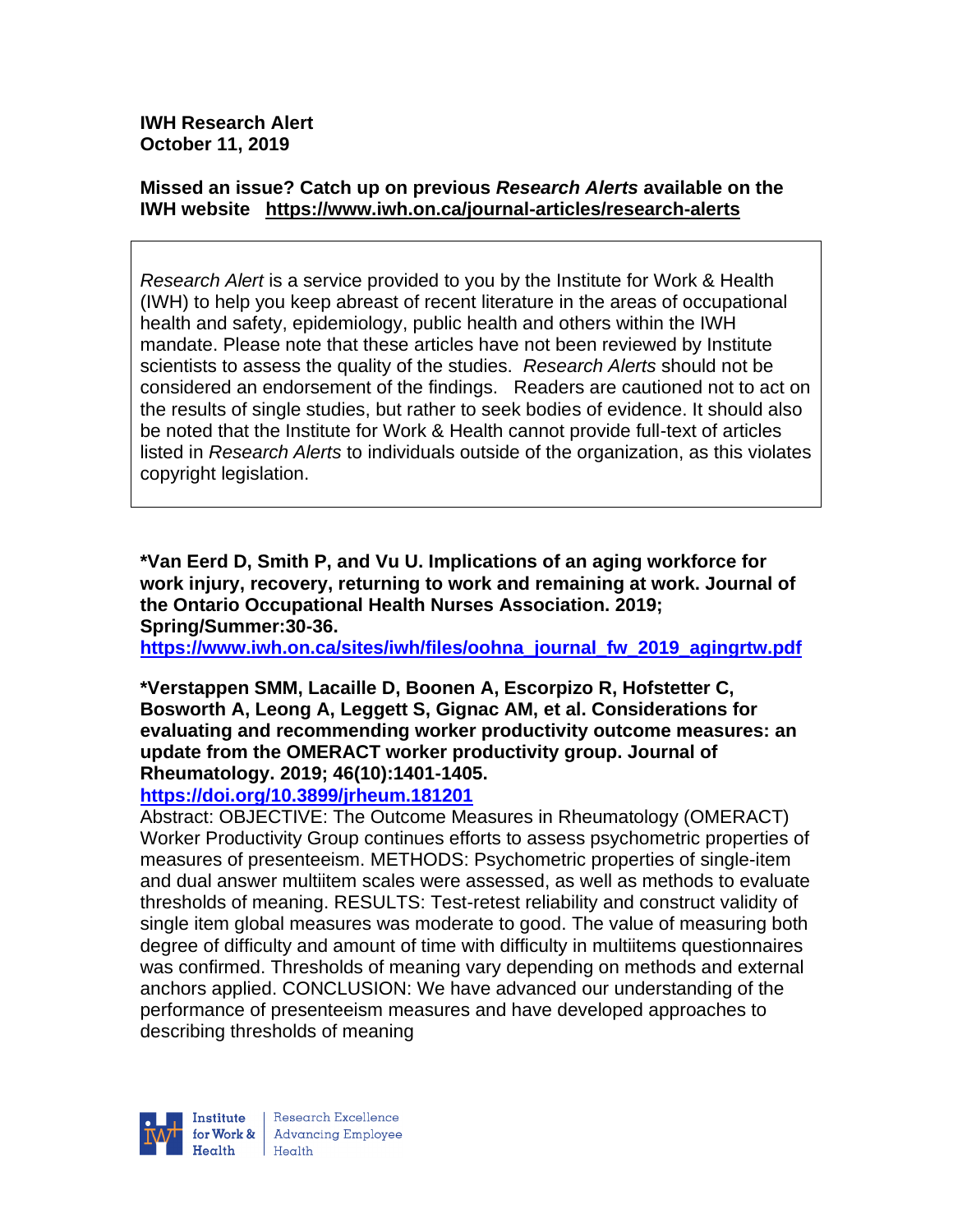## **Ahn J, Cho SS, Kim HR, Myong JP, and Kang MY. Comparison of work environment and occupational injury in direct and indirect employment in Korea and Europe. Annals of Occupational and Environmental Medicine. 2019; 31(1):e24.**

**<https://doi.org/10.35371/aoem.2019.31.e24> [open access]** Abstract: Background: To investigate the risk of injury for indirect employment in Korea, we compared work environment, workplace exposure, and injury risk according to the type of employment contract between Korea and European Union (EU) countries.

Methods: We analyzed data of blue-collar workers from the fourth Korean Working Conditions Survey (2014) and the sixth European Working Conditions Survey (2015) and compared workplace risk factors and preventive factors for occupational injuries. Multiple logistic regression analysis was conducted to identify the relationship between occupational injury and the type of employment contract after adjusting for age and sex.

Results: For descriptive characteristics, a relatively older age, lower income, lower proportion of full-time work, greater proportion in small-sized companies, and fewer unionizations were noted in indirect employment in Korea than in direct employment. Workplace exposure was significantly higher in indirect employment in both Korea and Europe. Among safety-related factors, indirect employment in both Korea and Europe lacked the support of company education, coworkers, and supervisors. Indirectly employed blue-collar workers had a significantly higher risk of occupational injury than those directly employed in Korea (odds ratio [OR]: 1.876), whereas there was no significant difference between directly and indirectly employed workers in EU countries (OR: 1.038).

Conclusions: Indirectly employed blue-collar workers have an increased risk of occupational injury in Korea.

**Barul C, Richard H, and Parent ME. Night-shift work and risk of prostate cancer: results from a Canadian case-control study, the prostate cancer and environment study. American Journal of Epidemiology. 2019; 188(10):1801-1811.** 

## **<https://doi.org/10.1093/aje/kwz167>**

Abstract: Night-shift work involving disruption of circadian rhythms has been associated with breast cancer risk. A role in prostate cancer is also suspected, but evidence is limited. We investigated the association between night-shift work and prostate cancer incidence in the Prostate Cancer and Environment Study (PROtEuS), a population-based case-control study conducted in 2005-2012 in Montreal, Quebec, Canada. Participants were 1,904 prostate cancer cases (432 high-grade cancers) and 1,965 population controls. Detailed work schedules for each job held for at least 2 years ( $n = 15,724$ ) were elicited in face-to-face interviews. Night-shift work was defined as having ever worked >/=3 hours



Research Excellence for Work & | Advancing Employee  $Heath$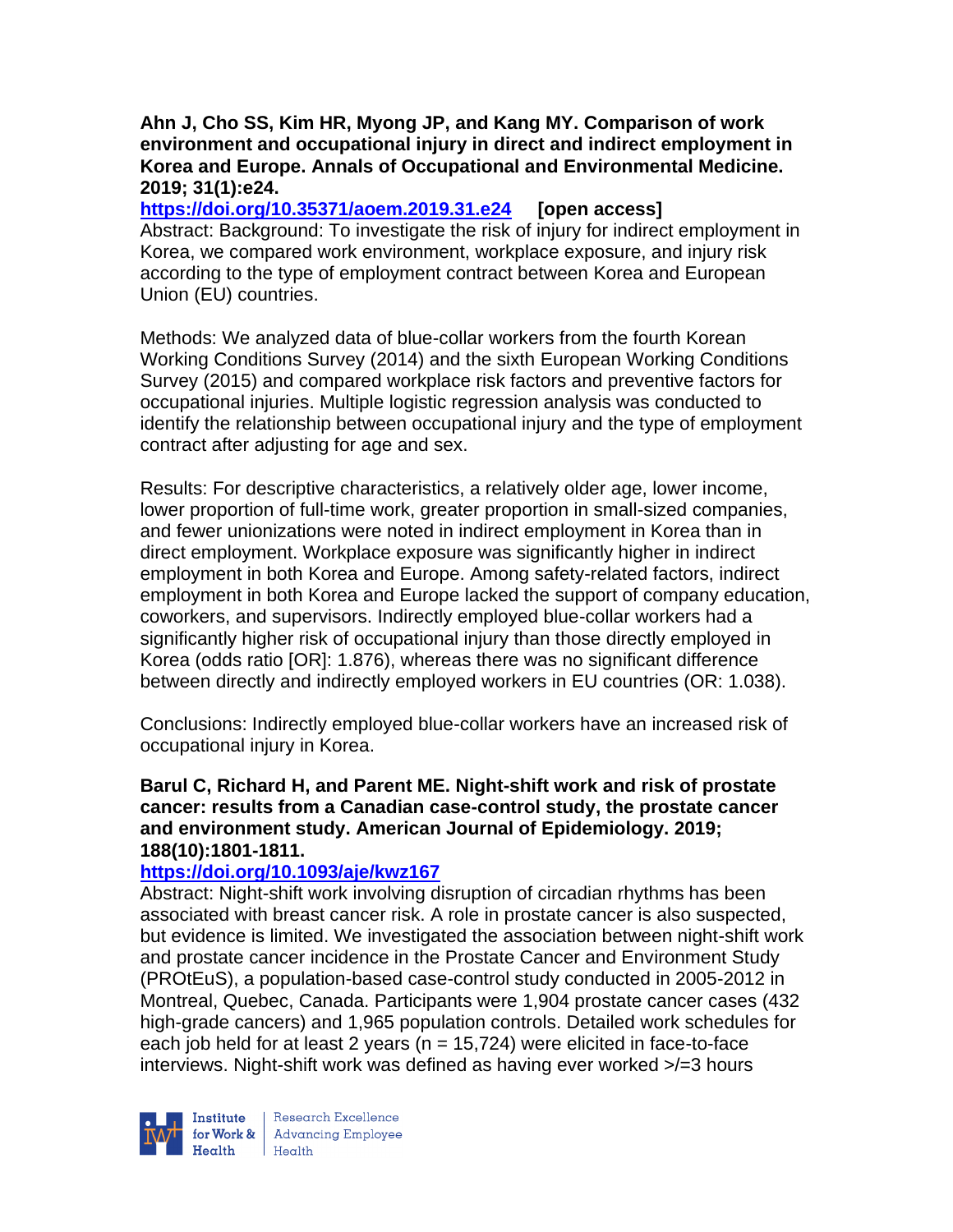between midnight and 5:00 am >/=3 nights/month for >/=1 year. Unconditional logistic regression was used to estimate odds ratios and 95% confidence intervals for the association between night-shift work and prostate cancer, adjusting for age, ancestry, and education. No association was found between overall prostate cancer and night-shift work metrics, including ever exposure, duration, intensity, cumulative exposure, rotating shifts, and early-morning shifts. For none of the exposure indices was there evidence of heterogeneity in odds ratios between low- and high-grade cancers. Sensitivity analyses restricting exposures to >/=7 nights/month or considering screening history yielded similar results. Our findings lend no support for a major role of night-shift work in prostate cancer development

# **Boffetta P, Donato F, Pira E, Luu HN, and La Vecchia C. Risk of mesothelioma after cessation of asbestos exposure: a systematic review and meta-regression. International Archives of Occupational & Environmental Health. 2019; 92(7):949-957.**

### **<https://doi.org/10.1007/s00420-019-01433-4>**

Abstract: PURPOSE: A 'risk reversal' has been observed for several human carcinogens following cessation of exposure, but it is unclear whether it also exists for asbestos-related mesothelioma. METHODS: We conducted a systematic review of the literature and identified nine studies that reported information on risk of mesothelioma after cessation of asbestos exposure, and performed a meta-regression based on random effects models. As comparison we analyzed results on lung cancer risk from four of these studies. RESULTS: A total of six risk estimates from five studies were included in the meta-analysis. The summary relative risk (RR) of mesothelioma for 10-year interval since cessation of exposure was 1.02 [95% confidence interval (CI) 0.87-1.19; pheterogeneity 0.01]. The corresponding RR of lung cancer was 0.91 (95% CI 0.84-0.98). CONCLUSIONS: This analysis provides evidence that the risk of mesothelioma does not decrease after cessation of asbestos exposure, while lung cancer risk does

#### **Chen Z, Prosperi M, Bian J, Min J, Wang M, and Li C. Clinical correlates of workplace injury occurrence and recurrence in adults. PLoS ONE. 2019; 14(9):e0222603.**

**<https://doi.org/10.1371/journal.pone.0222603> [open access]** Abstract: OBJECTIVES: To examine the morbidities associated with workplace injury and to explore how clinical variables modify the risk of injury recurrence. METHODS: A case-control study was designed using Florida's statewide inpatient, outpatient, and emergency visits data obtained from the Healthcare Cost and Utilization Project. We included adults who were admitted for a workplace injury (WPI) or injury at other places (IOP), and a matched population of random controls without WPI/IOP. The associations between WPI and clinical morbidities were assessed by univariate and multivariable regression, ranking predictors by information gain, area under the receiver operating characteristic



Research Excellence **Institute** Research Excellence<br> **For Work &**<br>
Marth Harlth Harlth  $H_{\text{eath}}$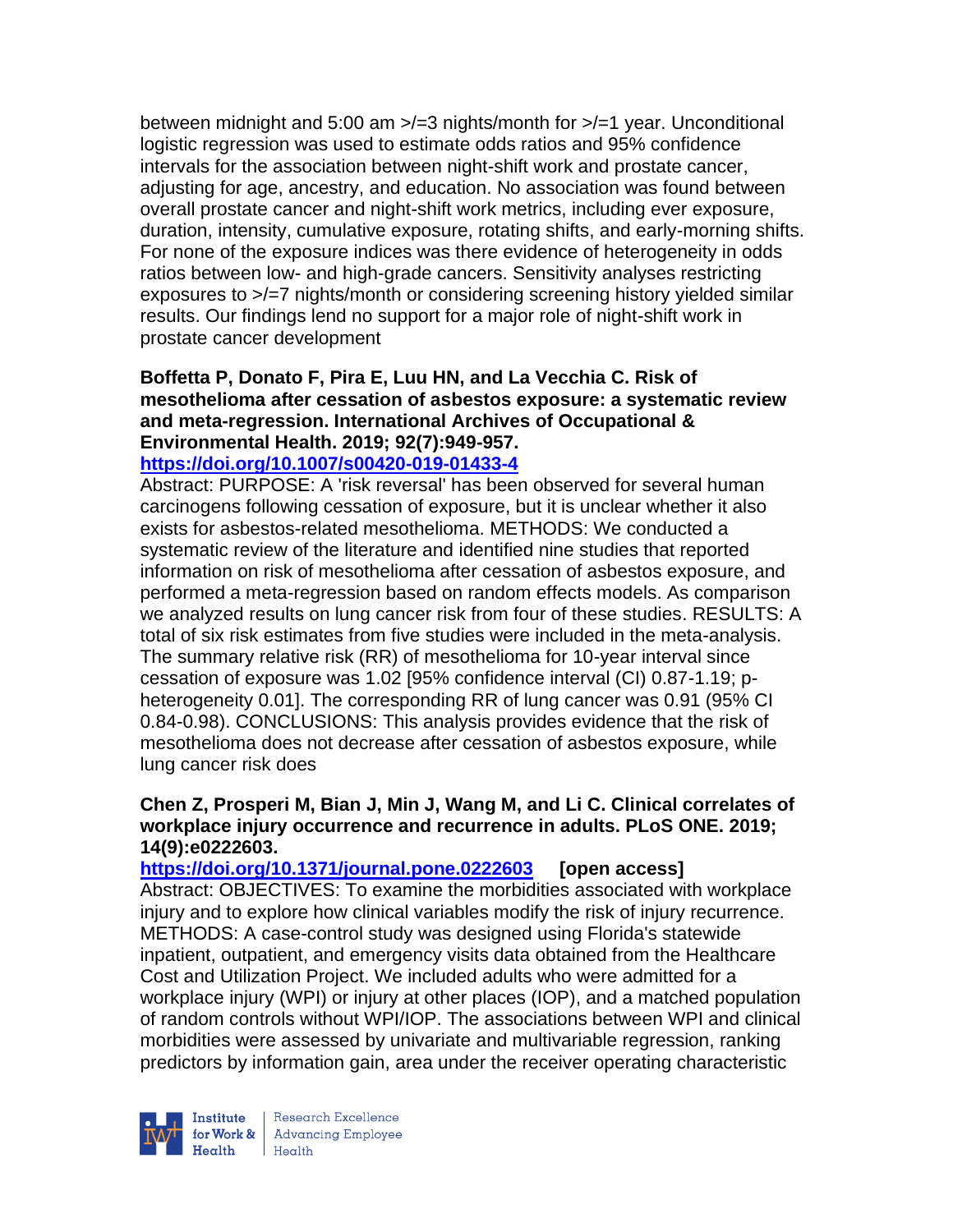(AUROC), and odds ratios. We analyzed WPI recurrence using survival methods (Kaplan-Meier, Cox regression, survival decision trees) and developed prediction models via regularized logistic regression, random forest, and AdTree. Performance was assessed by 10-fold cross-validation comparing AUROC, sensitivity, specificity, and Harrell's c-index. RESULTS: A total of 80,712 WPI, 161,424 IOP, and 161,424 control patients were included; 485 distinct clinical diagnostic and 160 procedure codes were analyzed after filtering. Acute bronchitis and bronchiolitis, sprains and strains of shoulder and upper arm, ankle and foot, or other and unspecified parts of back, accidents caused by cutting and piercing instruments or objects, and overexertion and strenuous movements were identified as important consequences of WPI. The prediction models of injury recurrence identified several key factors, such as insurance type and prior injury events, although none of the models exhibited high predictive performance (best  $AUROC = 0.60$ , best c-index =  $0.62$ ). CONCLUSIONS: WPI is associated to diverse serious physical comorbidity burden. There are demographic, social and clinical comorbidity components associated to the risk of WPI recurrence, although their predictive value is moderate, which warrants future investigation in other information source domains, e.g. deepening into the environmental and societal sphere

## **Deltour I, Massardier-Pilonchery A, Schlehofer B, Schlaefer K, Hours M, and Schuz J. Validation of self-reported occupational noise exposure in participants of a French case-control study on acoustic neuroma. International Archives of Occupational & Environmental Health. 2019; 92(7):991-1001.**

## **<https://doi.org/10.1007/s00420-019-01427-2>**

Abstract: OBJECTIVES: To validate self-reported occupational loud noise exposure against expert evaluation of noise levels in a French case-control study on acoustic neuroma and to estimate the impact of exposure misclassification on risk estimation. METHODS: Noise levels were evaluated in 1006 jobs held by 111 cases and 217 population controls by an expert. Case-control differences in self-reporting were analyzed with logistic models. Sensitivity, specificity, positive and negative predictive values, and observed agreement of the self-reports were computed relative to the expert evaluation. They were used to calibrate the odds ratio (OR) between lifetime ever occupational loud noise exposure and the risk of acoustic neuroma, without adjustment for measurement error of the expert assessments. RESULTS: Cases reported noise levels in individual jobs closer to the expert assessment than controls, but the case-control difference was small for lifetime exposures. For expert-rated exposure of 80 dB(A), reporting of individual jobs by cases was more sensitive (54% in cases, 37% in controls), whereas specificity (91% in cases, 93% in controls) and observed agreement (82% in cases, 81% in controls) were similar. When lifetime exposure was considered, sensitivity increased (76% in cases, 65% in controls), while cases specificity decreased (84%). When these values were used to calibrate selfreports for exposure misclassification compared to expert evaluation at 80 dB(A),



Research Excellence **Advancing Employee** Health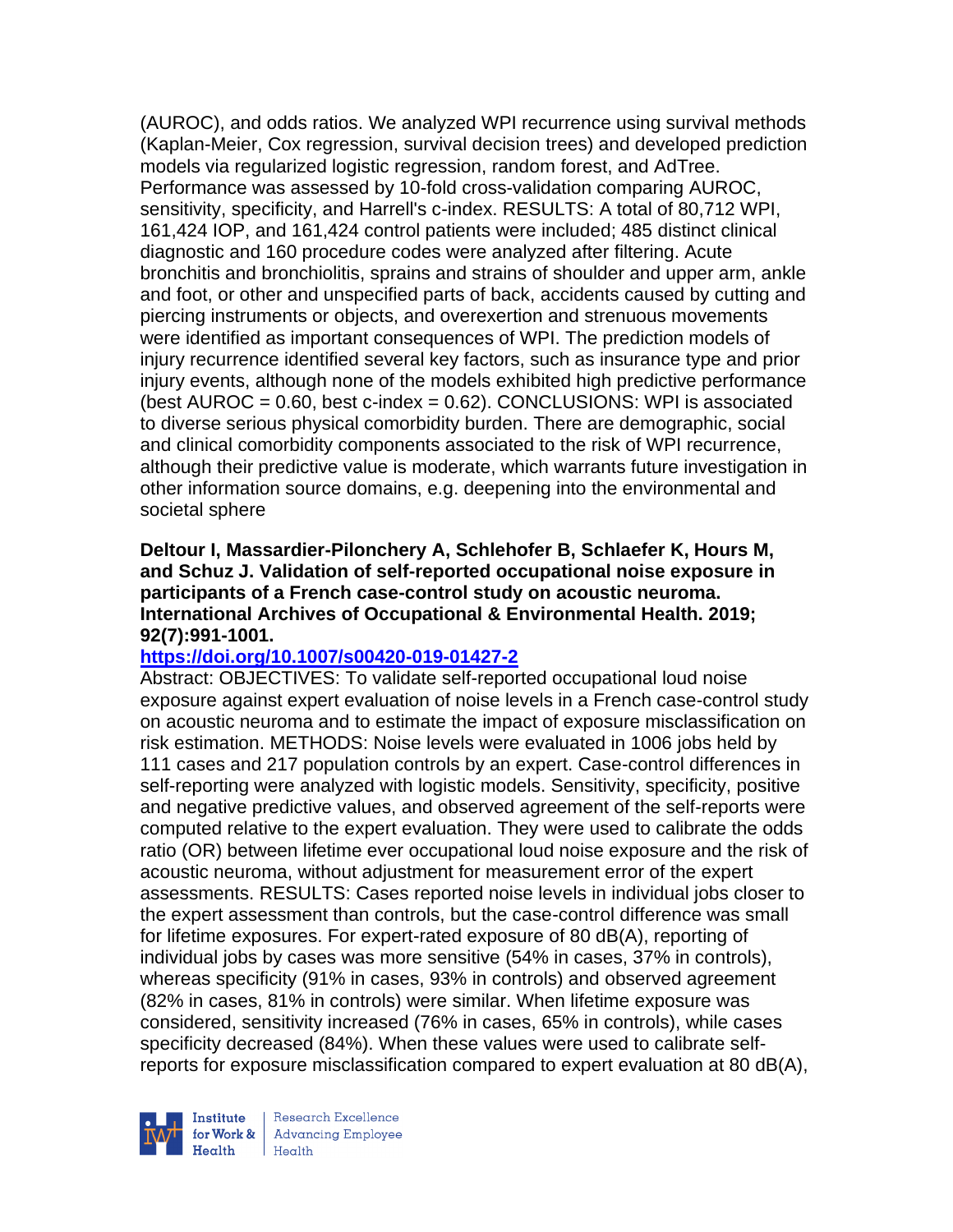the crude OR of 1.7 was reduced to 1.3. CONCLUSIONS: Despite the relatively accurate reporting of loud noise, the impact of the calibration on the OR was nonnegligible

## **Fang YY, Huang CY, and Hsu MC. Effectiveness of a physical activity program on weight, physical fitness, occupational stress, job satisfaction and quality of life of overweight employees in high-tech industries: a randomized controlled study. International Journal of Occupational Safety & Ergonomics. 2019; 25(4):621-629.**

# **<https://doi.org/10.1080/10803548.2018.1438839>**

Abstract: Introduction. This study aimed to examine the effectiveness of a physical activity (PA) program on weight control, physical fitness, occupational stress, job satisfaction and quality of life of overweight and sedentary employees in high-tech industries. Methods. Participants in the intervention group ( $n = 37$ ) were instructed to carry out a PA program at moderate intensity for 60 min/session, 3 sessions/week for 12 weeks. Those in the control group ( $n = 38$ ) received no PA program and were asked to continue their routine lifestyle. Evaluations were performed at baseline and at the end of the intervention. Results of structured questionnaires and blood biochemistry tests and evaluations of physical fitness were analyzed. Results. The PA program effectively reduced the number of risk factors for metabolic syndrome and body fat percentage, and improved physical fitness such as flexibility, muscular strength and endurance and cardiorespiratory endurance. The intervention also significantly decreased levels of serum triglyceride, total cholesterol and lowdensity lipoprotein cholesterol. Significant positive effects on work control, interpersonal relationships at work, global job satisfaction and quality of life were also demonstrated. Conclusion. This study showed that a PA program can be helpful in improving physical, physiological and psychological outcomes for overweight and sedentary employees in high-tech industries

# **Kett AR and Sichting F. Sedentary behaviour at work increases muscle stiffness of the back: why roller massage has potential as an active break intervention. Applied Ergonomics. 2020; 82:102947.**

## **<https://doi.org/10.1016/j.apergo.2019.102947>**

Abstract: There is increasing evidence that subjects who are exposed to long sitting periods suffer from musculoskeletal discomfort and back pain. The underlying mechanism and effective prevention strategies are still largely unknown. In this study, muscle stiffness of the back was measured in 59 office workers who followed their usual desk work regime for 4.5h in a sitting posture. The sitting period was either followed by an 8-min roller massage intervention or a controlled standing task. Results showed that muscle stiffness increased significantly after the 4.5h sitting period. When the sitting period was followed by roller massage, the stiffness values dropped slightly below baseline stiffness. In contrast, the stiffness values remained increased when the sitting period was followed by controlled standing. This study indicates that short-duration tissue



Research Excellence **Institute** Research Excellence<br> **For Work &**<br>
Marth Harlth Harlth  $Heath$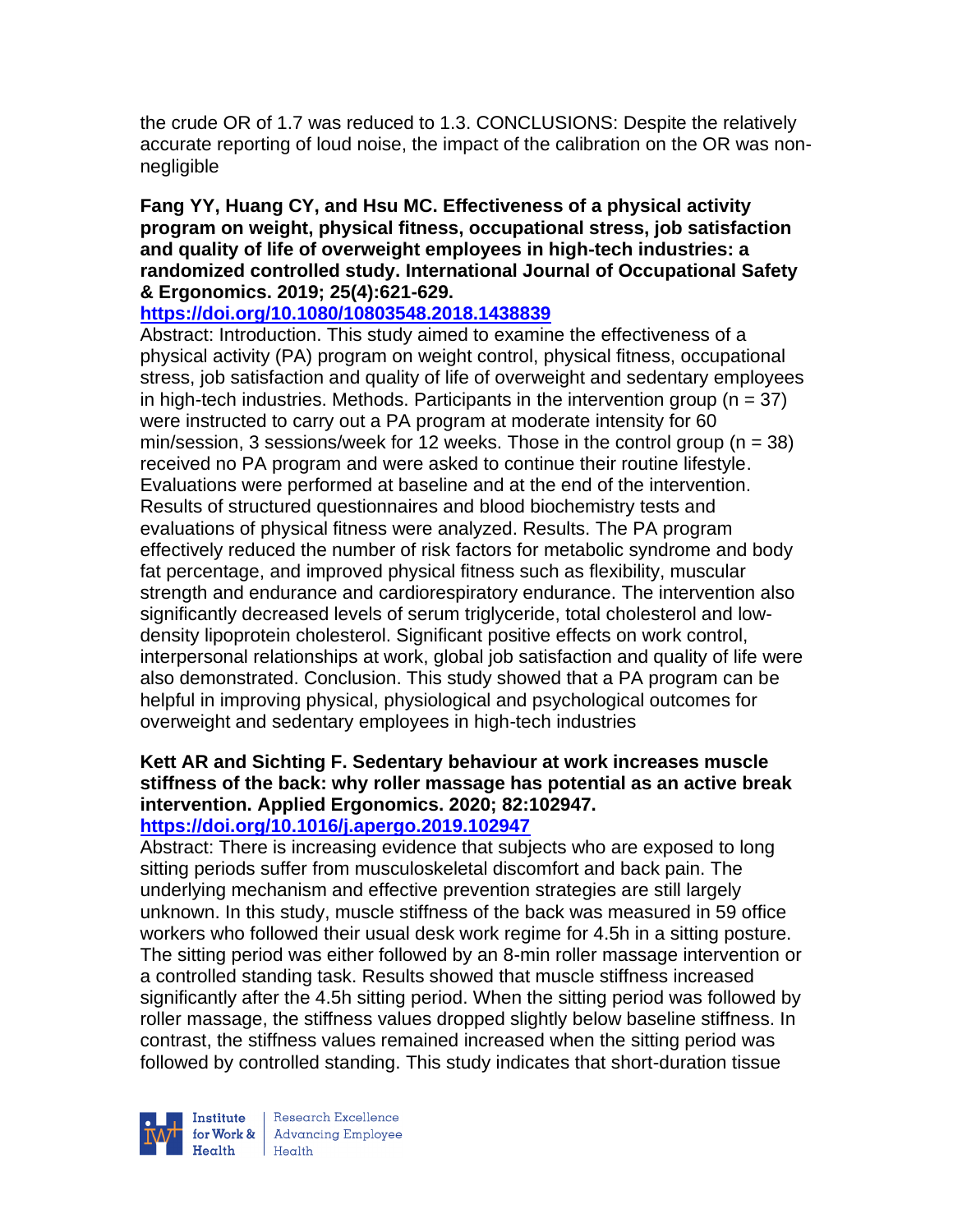manipulation can be an effective active break between prolonged sitting periods to prevent musculoskeletal issues, such as musculoskeletal discomfort and back pain

### **Kim J, Peters CE, Arrandale VH, Labreche F, Ge CB, McLeod CB, et al. Burden of lung cancer attributable to occupational diesel engine exhaust exposure in Canada. Occupational & Environmental Medicine. 2018; 75(9):617-622.**

## **<https://doi.org/10.1136/oemed-2017-104950>**

Abstract: OBJECTIVE: To estimate the population attributable fraction (PAF) and number of incident and fatal lung cancers in Canada from occupational exposure to diesel engine exhaust (DEE). METHODS: DEE exposure prevalence and level estimates were used with Canadian Census and Labour Force Survey data to model the exposed population across the risk exposure period (REP, 1961- 2001). Relative risks of lung cancer were calculated based on a meta-regression selected from the literature. PAFs were calculated using Levin's equation and applied to the 2011 lung cancer statistics obtained from the Canadian Cancer Registry. RESULTS: We estimated that 2.4% (95% CI 1.6% to 6.6%) of lung cancers in Canada are attributable to occupational DEE exposure, corresponding to approximately 560 (95% CI 380 to 1570) incident and 460 (95% CI 310 to 1270) fatal lung cancers in 2011. Overall, 1.6 million individuals alive in 2011 were occupationally exposed to DEE during the REP, 97% of whom were male. Occupations with the highest burden were underground miners, truck drivers and mechanics. Half of the attributable lung cancers occurred among workers with low exposure. CONCLUSIONS: This is the first study to quantify the burden of lung cancer attributable to occupational DEE exposure in Canada. Our results underscore a large potential for prevention, and a large public health impact from occupational exposure to low levels of DEE

## **Krick A, Felfe J, and Klug K. Turning intention into participation in occupational health promotion courses? The moderating role of organizational, intrapersonal, and interpersonal factors. Journal of Occupational & Environmental Medicine. 2019; 61(10):779-799. <https://doi.org/10.1097/JOM.0000000000001670>**

Abstract: OBJECTIVE: Investigate organizational, intrapersonal (expectations, risk, strain, self-care), and interpersonal (health-oriented leadership) factors as predictors for employees' participation in occupational health promotion (OHP) and the mediating effect of intention. Identifying moderators that strengthen the relationship between intention and participation. METHODS: Two cross-sectional studies using moderated mediation and moderator analyses analyzed data from  $N = 269$  to  $N = 503$  employees. RESULTS: Study 1 showed that favorable expectations and a supportive context predict participation via intention and strengthen the effect of intention on participation. The relationship between intention and participation was also stronger if leaders' staff-care was higher. Study 2 showed that the relationship between intention and participation was



Research Excellence **Institute** Research Excellence<br> **For Work &**<br>
Marth Harlth Harlth  $H_{\text{eath}}$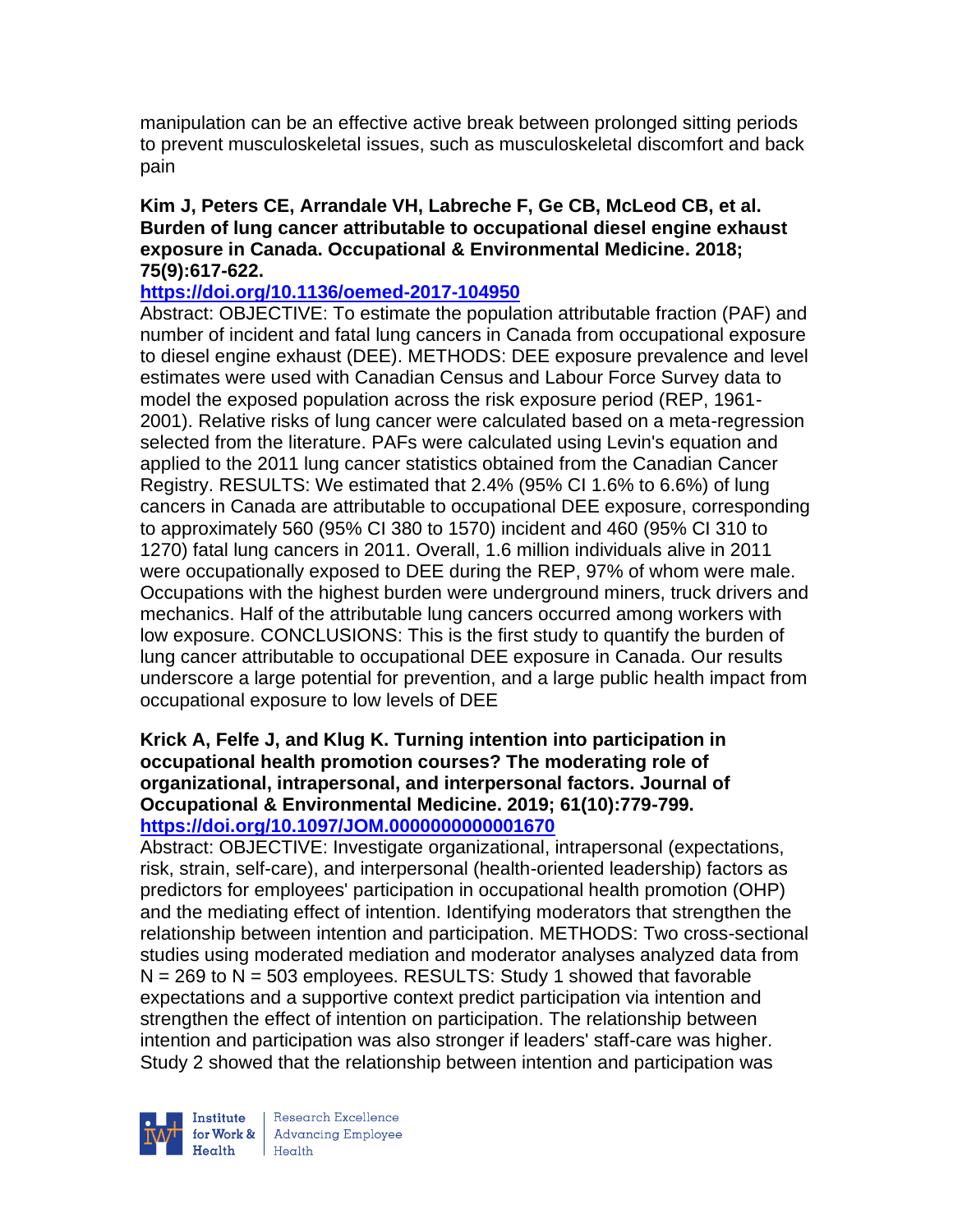stronger, if employees' self-care was higher, and strain, neuroticism, and agreeableness was lower. CONCLUSIONS: Findings provide suggestions how organizations may increase participation by supporting employees in building intention and turning their intention into participation

## **Liang K and Fung IWH. The impact of macroeconomic and industrial fluctuation on fatalities of construction workers in China. Journal of Safety Research. 2019; 70:149-158.**

**<https://doi.org/10.1016/j.jsr.2019.06.004>** 

**Missikpode C, Peek-Asa C, Wright B, and Ramirez M. Characteristics of agricultural and occupational injuries by workers' compensation and other payer sources. American Journal of Industrial Medicine. 2019; 62(11):969- 977.** 

# **<https://doi.org/10.1002/ajim.23040>**

Abstract: BACKGROUND: Workers' compensation claims data are routinely used to identify and describe work-related injury for public health surveillance and research, yet the proportion of work-related injuries covered by workers' compensation, especially in the agricultural industry, is unknown. METHODS: Using data from the Iowa Trauma Registry, we determined the sensitivity and specificity of the use of workers' compensation as a payer source to ascertain work-related injuries requiring acute care comparing agriculture with other rural industries. RESULTS: The sensitivity of workers' compensation as a payer source to identify work-related agricultural injuries was 18.5%, suggesting that the large majority of occupational agricultural injuries would not be accurately identified through workers' compensation records. For rural nonagricultural, rural occupational injuries, the sensitivity was higher (64.2%). Work-related agricultural injuries were most frequently covered by private insurance (39.6%) and public insurance (21.4%), while rural nonagricultural injuries were most frequently covered by workers' compensation (65.2%). CONCLUSIONS: Workers' compensation claims data will not include the majority of work-related agricultural injuries

**Nascimento DP, Costa LOP, Gonzalez GZ, Maher CG, and Moseley AM. Abstracts of low back pain trials are poorly reported, contain spin of information and are inconsistent with the full text: an overview study. Archives of Physical Medicine & Rehabilitation. 2019; 1976-1985. <https://doi.org/10.1016/j.apmr.2019.03.024>** 

Abstract: OBJECTIVE: To investigate trials abstracts evaluating treatments for low back pain with regards to completeness of reporting, spin (i.e., interpretation of study results that overemphasizes the beneficial effects of the intervention), and inconsistencies in data with the full text. DATA SOURCES: The search was performed on Physiotherapy Evidence Database (PEDro) in February 2016. STUDY SELECTION: This is an overview study of a random sample of 200 low back pain trials published between 2010 and 2015. The languages of publication were restricted to English, Spanish and Portuguese. DATA EXTRACTION:



**Institute** Research Excellence<br> **for Work &** Advancing Employee<br> **Health** Health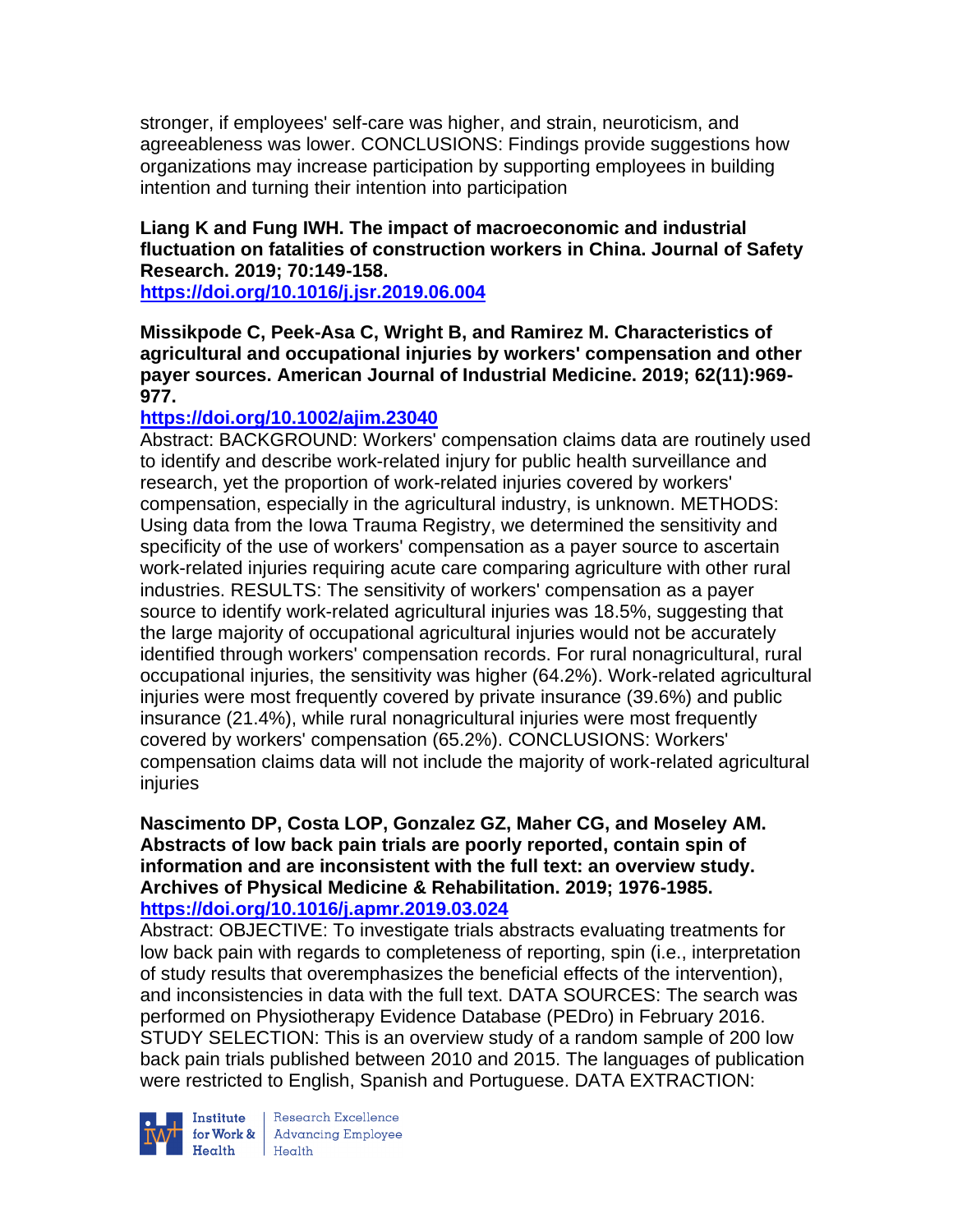Completeness of reporting was assessed using the CONSORT for Abstracts checklist (CONSORT-A). Spin was assessed using a SPIN-checklist. Consistency between abstract and full text were assessed by applying the assessment tools to both the abstract and full text of each trial and calculating inconsistencies in the summary score (paired t test) and agreement in the classification of each item (Kappa statistics). Methodological quality was analyzed using the total PEDro score. DATA SYNTHESIS: The mean number of fully reported items for abstracts using the CONSORT-A was 5.1 (SD 2.4) out of 15 points and the mean number of items with spin was 4.9 (SD 2.6) out of 7 points. Abstract and full text scores were statistically inconsistent (P=0.01). There was slight to moderate agreement between items of the CONSORT-A in the abstracts and full text (mean Kappa 0.20 SD 0.13) and fair to moderate agreement for items of the SPIN-checklist (mean Kappa 0.47 SD 0.09). CONCLUSIONS: The abstracts were incomplete, with spin and inconsistent with the full text. We advise health care professionals to avoid making clinical decisions based solely upon abstracts. Journal editors, reviewers and authors are jointly responsible for improving abstracts, which could be guided by amended editorial policies

### **Ohu EA, Spitzmueller C, Zhang J, Thomas CL, Osezua A, and Yu J. When work-family conflict hits home: parental work-family conflict and child health. Journal of Occupational Health Psychology. 2019; 24(5):590-601. <https://doi.org/10.1037/ocp0000145>**

Abstract: Work-family conflict affects employee performance and well-being. However, despite the underlying focus of work-family research on family health and well-being, we have limited knowledge about the impact of role-based stressors, such as work-family conflict, on child health. In this study, we propose and test the stressor-self-regulatory resources-crossover framework. In the spirit of extension of existing work-family research to other cultural settings, we report on two multisource studies conducted in Nigeria to explain whether, how, why, and when parental work-family conflict relates to child health. In Study 1, we collected multisource data from parent-child pairs in low-income families to test whether parental self-regulatory resources explain why work- family conflict relates to child health, resulting in findings that support the stressor-selfregulatory resources-crossover framework. In order to identify possible targets for future organizational-based interventions, we collected Study 2 data from parents and their children (who were enrolled at private schools) to test whether job autonomy and job demands altered the relationship between parental selfregulatory resources and child health. Moderator analyses of the multisource data reveal that self-regulatory resources matter for child health only when job demands are high or when job autonomy is low, pointing to potential intervention and policy levers. (PsycINFO Database Record (c) 2019 APA, all rights reserved)

# **Polanin JR, Pigott TD, Espelage DL, and Grotpeter JK. Best practice guidelines for abstract screening large-evidence systematic reviews and**



Research Excellence for Work & | Advancing Employee  $H_{\text{eath}}$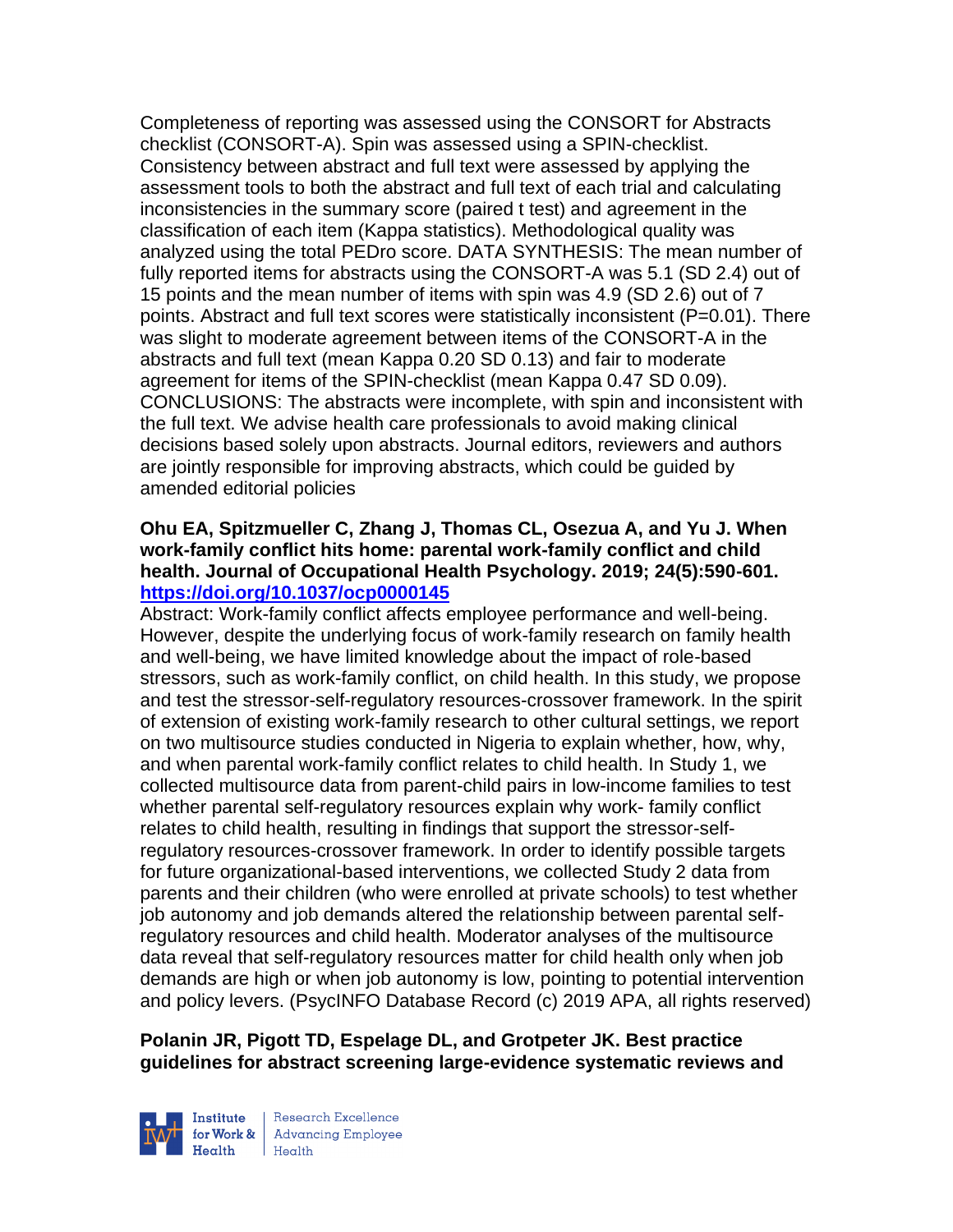# **meta-analyses. Research Synthesis Methods. 2019; 10(3):330-342. <https://doi.org/10.1002/jrsm.1354> [open access]**

Abstract: Abstract screening is one important aspect of conducting a high-quality and comprehensive systematic review and meta-analysis. Abstract screening allows the review team to conduct the tedious but vital first step to synthesize the extant literature: winnowing down the overwhelming amalgamation of citations discovered through research databases to the citations that should be "full-text" screened and eventually included in the review. Although it is a critical process, few guidelines have been put forth since the publications of seminal systematic review textbooks. The purpose of this paper, therefore, is to provide a practical set of best practice guidelines to help future review teams and managers. Each of the 10 proposed guidelines is explained using real-world examples or illustrations from applications. We also delineate recent experiences where a team of abstract screeners double-screened 14 923 abstracts in 89 days.

**Potter RE, O'Keeffe V, Leka S, and Dollard M. Australian work health and safety policy for the regulation of psychosocial risks: perspectives from key informants. Policy and Practice in Health and Safety. 2019; 17(2):112- 132.** 

**<https://doi.org/10.1080/14773996.2019.1590765>** 

**Tao XG, Kalia N, Lavin RA, Minor SA, Yuspeh L, Leung N, et al. Do workrelated lost-time injuries sustained early in employment predict multiple lost-time injuries throughout employment? Journal of Occupational & Environmental Medicine. 2019; 61(10):e422-e426.** 

**<https://doi.org/10.1097/JOM.0000000000001683>** 

Abstract: OBJECTIVE: The aim of this study was to identify a simple surrogate to predict the future risk of multiple lost-time injuries. METHOD: Employees of an academic medical center who sustained 5,906 injuries were followed from 1994 to 2017 or 1,046,218 person years. RESULTS: The odds ratio of having three or more lost-time injuries during their entire duration of employment was 2.12 (95% confidence interval: 1.60 to 2.79) for employees having their first lost-time injury within the first 6 months of employment versus those injured after that, controlling for demographics and employment duration. For each increasing year before the first lost-time injury, the probability of having three or more lost-time injuries decreased by 13%. CONCLUSIONS: Employment duration before the first losttime injury may be used to predict future lost-time injuries without detailed information of underlying risk factors

### **Zhao X, Shah D, Gandhi K, Wei W, Dwibedi N, Webster L, et al. The association of pain interference and opioid use with healthcare utilization and costs, and wage loss among adults with osteoarthritis in the United States. Journal of Medical Economics. 2019; 22(11):1192-1201. <https://doi.org/10.1080/13696998.2019.1658590>**

Abstract: Aim: To examine associations of opioid use and pain interference with activities (PIA), healthcare resource utilization (HRU) and costs, and wage loss in



Institute Research Excellence<br>
for Work & Advancing Employee<br>
Health Health  $Heath$